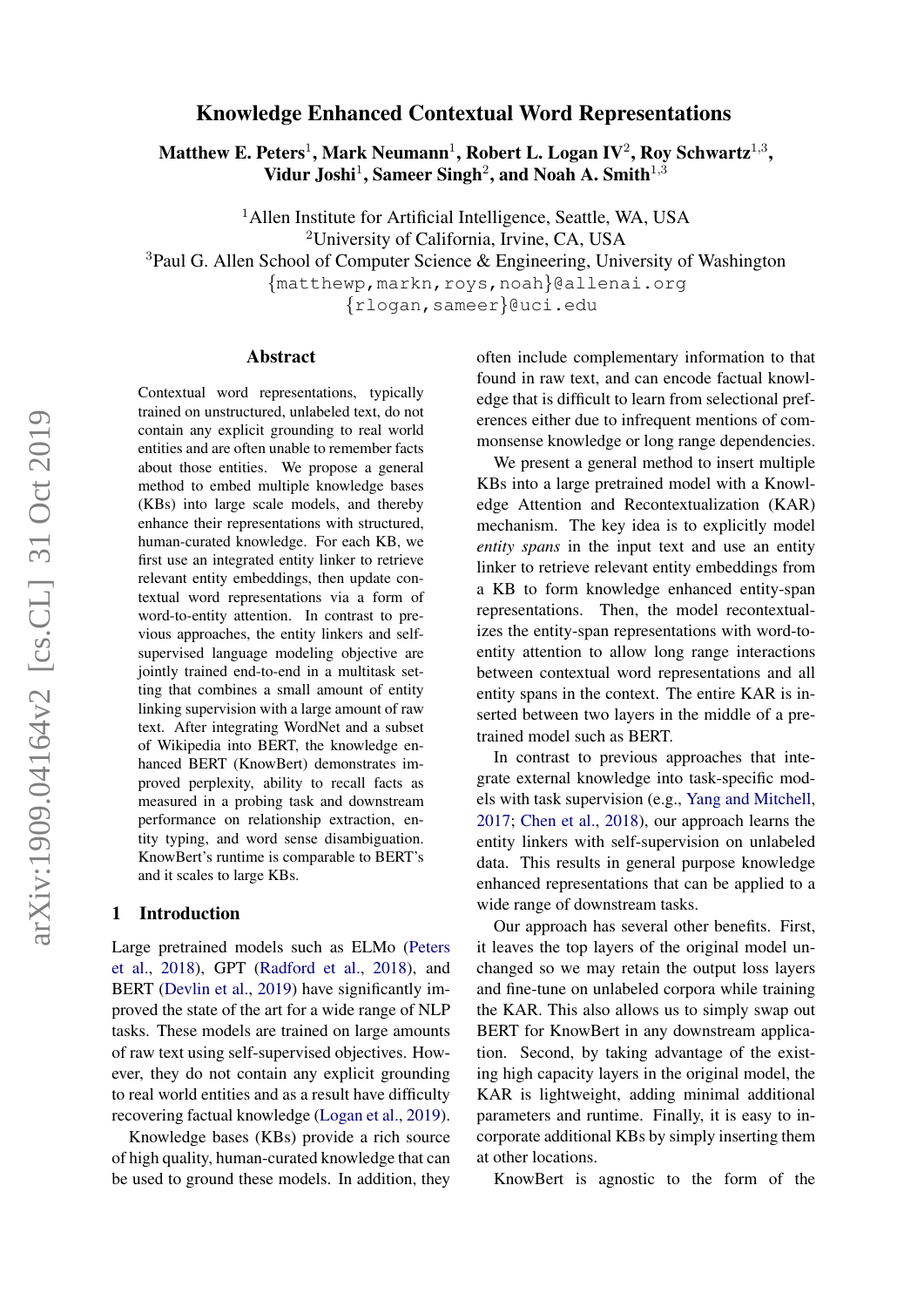KB, subject to a small set of requirements (see Sec. [3.2\)](#page-2-0). We experiment with integrating both WordNet [\(Miller,](#page-10-2) [1995\)](#page-10-2) and Wikipedia, thus explicitly adding word sense knowledge and facts about named entities (including those unseen at training time). However, the method could be extended to commonsense KBs such as ConceptNet [\(Speer et al.,](#page-10-3) [2017\)](#page-10-3) or domain specific ones (e.g., UMLS; [Bodenreider,](#page-9-3) [2004\)](#page-9-3).

We evaluate KnowBert with a mix of intrinsic and extrinsic tasks. Despite being based on the smaller  $BERT_{BASE}$  model, the experiments demonstrate improved masked language model perplexity and ability to recall facts over  $BERT_{LARGE}$ . The extrinsic evaluations demonstrate improvements for challenging relationship extraction, entity typing and word sense disambiguation datasets, and often outperform other contemporaneous attempts to incorporate external knowledge into BERT.

## 2 Related Work

Pretrained word representations Initial work learning word vectors focused on static word embeddings using multi-task learning objectives [\(Collobert and Weston,](#page-9-4) [2008\)](#page-9-4) or corpus level cooccurence statistics [\(Mikolov et al.,](#page-9-5) [2013a;](#page-9-5) [Pen](#page-10-4)[nington et al.,](#page-10-4) [2014\)](#page-10-4). Recently the field has shifted toward learning context-sensitive embeddings [\(Dai and Le,](#page-9-6) [2015;](#page-9-6) [McCann et al.,](#page-9-7) [2017;](#page-9-7) [Pe](#page-10-0)[ters et al.,](#page-10-0) [2018;](#page-10-0) [Devlin et al.,](#page-9-0) [2019\)](#page-9-0). We build upon these by incorporating structured knowledge into these models.

Entity embeddings Entity embedding methods produce continuous vector representations from external knowledge sources. Knowledge graphbased methods optimize the score of observed triples in a knowledge graph. These methods broadly fall into two categories: translational distance models [\(Bordes et al.,](#page-9-8) [2013;](#page-9-8) [Wang et al.,](#page-10-5) [2014b;](#page-10-5) [Lin et al.,](#page-9-9) [2015;](#page-9-9) [Xiao et al.,](#page-10-6) [2016\)](#page-10-6) which use a distance-based scoring function, and linear models [\(Nickel et al.,](#page-10-7) [2011;](#page-10-7) [Yang et al.,](#page-11-1) [2014;](#page-11-1) [Trouillon et al.,](#page-10-8) [2016;](#page-10-8) [Dettmers et al.,](#page-9-10) [2018\)](#page-9-10) which use a similarity-based scoring function. We experiment with TuckER [\(Balazevic et al.,](#page-9-11) [2019\)](#page-9-11) embeddings, a recent linear model which generalizes many of the aforecited models. Other methods combine entity metadata with the graph [\(Xie](#page-10-9) [et al.,](#page-10-9) [2016\)](#page-10-9), use entity contexts [\(Chen et al.,](#page-9-12) [2014;](#page-9-12) [Ganea and Hofmann,](#page-9-13) [2017\)](#page-9-13), or a combination of contexts and the KB [\(Wang et al.,](#page-10-10) [2014a;](#page-10-10) [Gupta](#page-9-14) [et al.,](#page-9-14) [2017\)](#page-9-14). Our approach is agnostic to the details of the entity embedding method and as a result is able to use any of these methods.

Entity-aware language models Some previous work has focused on adding KBs to generative language models (LMs) [\(Ahn et al.,](#page-8-0) [2017;](#page-8-0) [Yang et al.,](#page-11-2) [2017;](#page-11-2) [Logan et al.,](#page-9-1) [2019\)](#page-9-1) or building entity-centric LMs [\(Ji et al.,](#page-9-15) [2017\)](#page-9-15). However, these methods introduce latent variables that require full annotation for training, or marginalization. In contrast, we adopt a method that allows training with large amounts of unannotated text.

Task-specific KB architectures Other work has focused on integrating KBs into neural architectures for specific downstream tasks [\(Yang and](#page-11-0) [Mitchell,](#page-11-0) [2017;](#page-11-0) [Sun et al.,](#page-10-11) [2018;](#page-10-11) [Chen et al.,](#page-9-2) [2018;](#page-9-2) [Bauer et al.,](#page-9-16) [2018;](#page-9-16) [Mihaylov and Frank,](#page-9-17) [2018;](#page-9-17) [Wang and Jiang,](#page-10-12) [2019;](#page-10-12) [Yang et al.,](#page-10-13) [2019\)](#page-10-13). Our approach instead uses KBs to learn more generally transferable representations that can be used to improve a variety of downstream tasks.

# 3 KnowBert

KnowBert incorporates knowledge bases into BERT using the Knowledge Attention and Recontextualization component (KAR). We start by describing the BERT and KB components. We then move to introducing KAR. Finally, we describe the training procedure, including the multitask training regime for jointly training KnowBert and an entity linker.

### 3.1 Pretrained BERT

We describe KnowBert as an extension to (and candidate replacement for) BERT, although the method is general and can be applied to any deep pretrained model including left-to-right and rightto-left LMs such as ELMo and GPT. Formally, BERT accepts as input a sequence of  $N$  Word-Piece tokens [\(Sennrich et al.,](#page-10-14) [2016;](#page-10-14) [Wu et al.,](#page-10-15) [2016\)](#page-10-15),  $(x_1, \ldots, x_N)$ , and computes L layers of D-dimensional contextual representations  $H_i \in$  $\mathbb{R}^{N \times D}$  by successively applying non-linear functions  $H_i = F_i(H_{i-1})$ . The non-linear function is a multi-headed self-attention layer followed by a position-wise multilayer perceptron (MLP)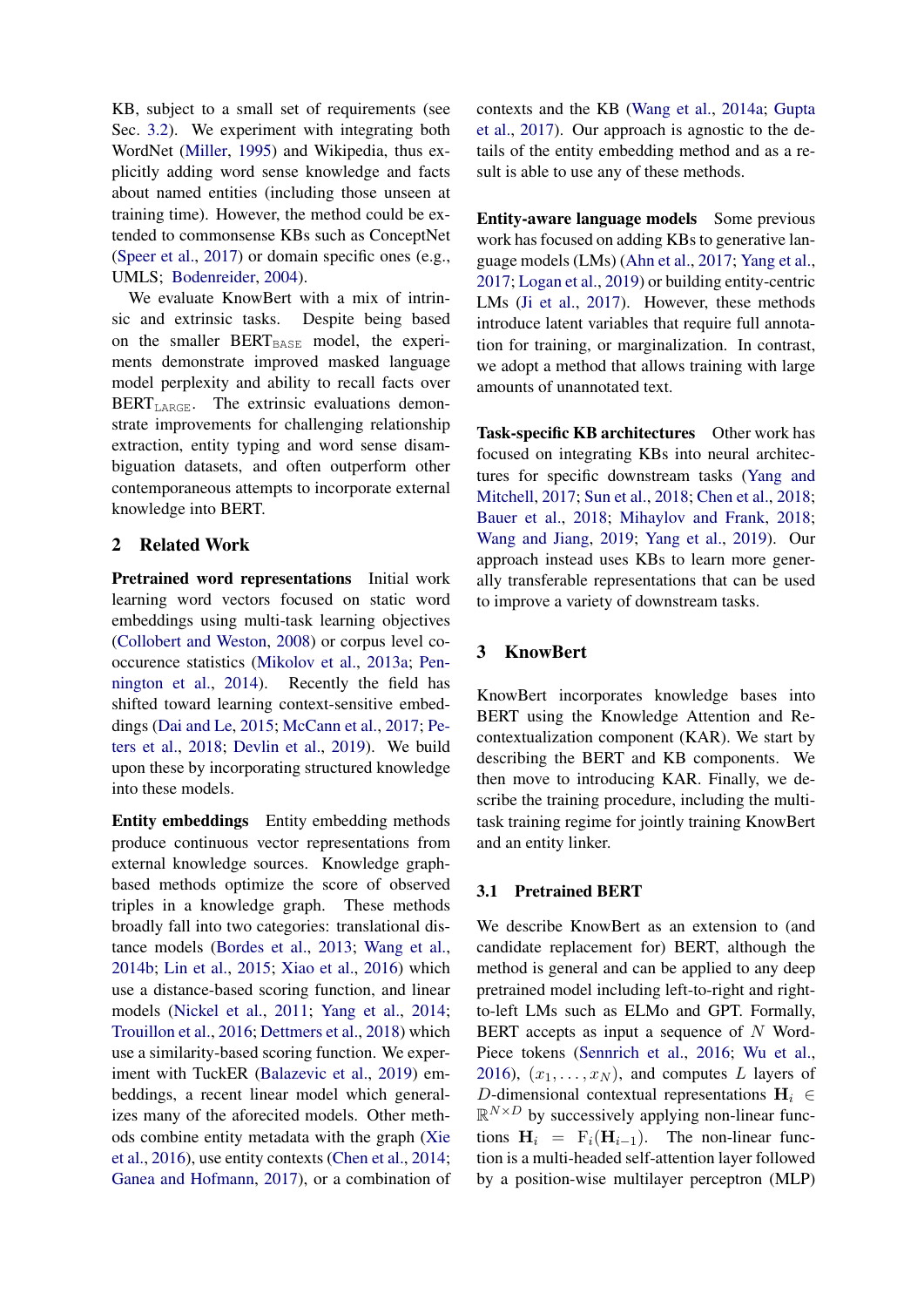[\(Vaswani et al.,](#page-10-16) [2017\)](#page-10-16):

 $F_i(\mathbf{H}_{i-1}) =$ 

TransformerBlock( $\mathbf{H}_{i-1}$ ) =

MLP(MultiHeadAttn( $\mathbf{H}_{i-1}$ ,  $\mathbf{H}_{i-1}$ ,  $\mathbf{H}_{i-1}$ )).

The multi-headed self-attention uses  $H_{i-1}$  as the query, key, and value to allow each vector to attend to every other vector.

BERT is trained to minimize an objective function that combines both next-sentence prediction (NSP) and masked LM log-likelihood (MLM):

$$
\mathcal{L}_{BERT} = \mathcal{L}_{NSP} + \mathcal{L}_{MLM}.
$$

Given two inputs  $x_A$  and  $x_B$ , the next-sentence prediction task is binary classification to predict whether  $x_B$  is the next sentence following  $x_A$ . The masked LM objective randomly replaces a percentage of input word pieces with a special [MASK] token and computes the negative loglikelihood of the missing token with a linear layer and softmax over all possible word pieces.

### <span id="page-2-0"></span>3.2 Knowledge Bases

The key contribution of this paper is a method to incorporate knowledge bases (KB) into a pretrained BERT model. To encompass as wide a selection of prior knowledge as possible, we adopt a broad definition for a KB in the most general sense as fixed collection of  $K$  entity nodes,  $e_k$ , from which it is possible to compute entity embeddings,  $\mathbf{e}_k \in \mathbb{R}^E$ . This includes KBs with a typical (subj, rel, obj) graph structure, KBs that contain only entity metadata without a graph, and those that combine both a graph and entity metadata, as long as there is some method for embedding the entities in a low dimensional vector space. We also do not make any assumption that the entities are typed. As we show in Sec. [4.1](#page-5-0) this flexibility is beneficial, where we compute entity embeddings from WordNet using both the graph and synset definitions, but link directly to Wikipedia pages without a graph by using embeddings computed from the entity description.

We also assume that the KB is accompanied by an entity candidate selector that takes as input some text and returns a list of  $C$  potential entity links, each consisting of the start and end indices of the potential mention span and  $M_m$  candidate entities in the KG:

$$
C = \{ \langle (\text{start}_m, \text{end}_m), (e_{m,1}, \dots, e_{m,M_m}) \rangle \mid
$$
  

$$
m \in 1 \dots C, e_k \in 1 \dots K \}.
$$

In practice, these are often implemented using precomputed dictionaries (e.g., CrossWikis; [Spitkovsky and Chang,](#page-10-17) [2012\)](#page-10-17), KB specific rules (e.g., a WordNet lemmatizer), or other heuristics (e.g., string match; [Mihaylov and Frank,](#page-9-17) [2018\)](#page-9-17). [Ling et al.](#page-9-18) [\(2015\)](#page-9-18) showed that incorporating candidate priors into entity linkers can be a powerful signal, so we optionally allow for the candidate selector to return an associated prior probability for each entity candidate. In some cases, it is beneficial to over-generate potential candidates and add a special NULL entity to each candidate list, thereby allowing the linker to discriminate between actual links and false positive candidates. In this work, the entity candidate selectors are fixed but their output is passed to a learned context dependent entity linker to disambiguate the candidate mentions.

Finally, by restricting the number of candidate entities to a fixed small number (we use 30), KnowBert's runtime is independent of the size the KB, as it only considers a small subset of all possible entities for any given text. As the candidate selection is rule-based and fixed, it is fast and in our implementation is performed asynchronously on CPU. The only overhead for scaling up the size of the KB is the memory footprint to store the entity embeddings.

## 3.3 KAR

The Knowledge Attention and Recontextualization component (KAR) is the heart of KnowBert. The KAR accepts as input the contextual representations at a particular layer,  $H_i$ , and computes knowledge enhanced representations  $\mathbf{H}'_i =$  $KAR(\mathbf{H}_i, C)$ . This is fed into the next pretrained layer,  $\mathbf{H}_{i+1}$  = TransformerBlock( $\mathbf{H}'_i$ ), and the remainder of BERT is run as usual.

In this section, we describe the KAR's key components: mention-span representations, retrieval of relevant entity embeddings using an entity linker, update of mention-span embeddings with retrieved information, and recontextualization of entity-span embeddings with word-to-entity-span attention. We describe the KAR for a single KB, but extension to multiple KBs at different layers is straightforward. See Fig. [1](#page-3-0) for an overview.

Mention-span representations The KAR starts with the KB entity candidate selector that provides a list of candidate mentions which it uses to compute mention-span representations.  $H_i$  is first pro-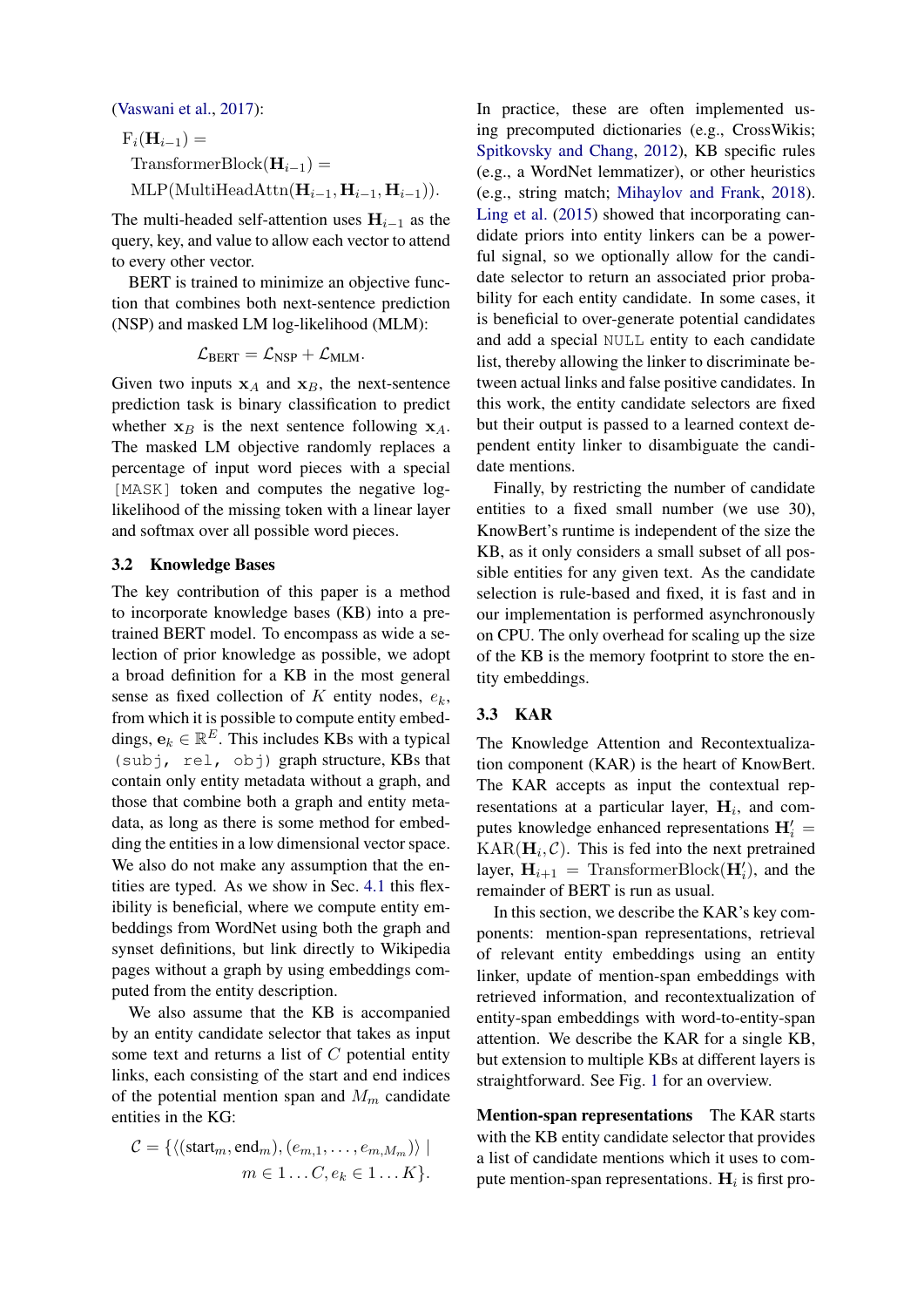<span id="page-3-0"></span>

Figure 1: The Knowledge Attention and Recontextualization (KAR) component. BERT word piece representations  $(\mathbf{H}_i)$  are first projected to  $\mathbf{H}_i^{\text{proj}}(1)$ , then pooled over candidate mentions spans (2) to compute S, and contextualized into  $S<sup>e</sup>$  using mention-span self-attention (3). An integrated entity linker computes weighted average entity embeddings  $E(4)$ , which are used to enhance the span representations with knowledge from the KB (5), computing S'<sup>e</sup>. Finally, the BERT word piece representations are recontextualized with word-to-entity-span attention (6) and projected back to the BERT dimension (7) resulting in  $H'_i$ .

jected to the entity dimension  $(E,$  typically 200 or 300, see Sec. [4.1\)](#page-5-0) with a linear projection,

$$
\mathbf{H}_{i}^{\text{proj}} = \mathbf{H}_{i} \mathbf{W}_{1}^{\text{proj}} + \mathbf{b}_{1}^{\text{proj}}.
$$
 (1)

Then, the KAR computes C mention-span representations  $\mathbf{s}_m \in \mathbb{R}^E$ , one for each candidate mention, by pooling over all word pieces in a mentionspan using the self-attentive span pooling from [Lee et al.](#page-9-19) [\(2017\)](#page-9-19). The mention-spans are stacked into a matrix  $\mathbf{S} \in \mathbb{R}^{C \times E}$ .

Entity linker The entity linker is responsible for performing entity disambiguation for each potential mention from among the available candidates. It first runs mention-span self-attention to compute

$$
\mathbf{S}^e = \text{TransformerBlock}(\mathbf{S}).\tag{2}
$$

The span self-attention is identical to the typical transformer layer, exception that the self-attention is between mention-span vectors instead of word piece vectors. This allows KnowBert to incorporate global information into each linking decision so that it can take advantage of entity-entity cooccurrence and resolve which of several overlap-ping candidate mentions should be linked.<sup>[1](#page-3-1)</sup>

Following [Kolitsas et al.](#page-9-20) [\(2018\)](#page-9-20),  $S^e$  is used to score each of the candidate entities while incorporating the candidate entity prior from the KB. Each candidate span  $m$  has an associated mention-span

<span id="page-3-3"></span>vector  $\mathbf{s}_m^e$  (computed via Eq. [2\)](#page-3-2),  $M_m$  candidate entities with embeddings  $e_{mk}$  (from the KB), and prior probabilities  $p_{mk}$ . We compute  $M_m$  scores using the prior and dot product between the entityspan vectors and entity embeddings,

<span id="page-3-4"></span>
$$
\psi_{mk} = \text{MLP}(p_{mk}, \mathbf{s}_m^e \cdot \mathbf{e}_{mk}),\tag{3}
$$

with a two-layer MLP (100 hidden dimensions).

If entity linking (EL) supervision is available, we can compute a loss with the gold entity  $e_{ma}$ . The exact form of the loss depends on the KB, and we use both log-likelihood,

<span id="page-3-5"></span>
$$
\mathcal{L}_{\text{EL}} = -\sum_{m} \log \left( \frac{\exp(\psi_{mg})}{\sum_{k} \exp(\psi_{mk})} \right), \quad (4)
$$

<span id="page-3-2"></span>and max-margin,

<span id="page-3-6"></span>
$$
\mathcal{L}_{\text{EL}} = \max(0, \gamma - \psi_{mg}) + \sum_{e_{mk} \neq e_{mg}} \max(0, \gamma + \psi_{mk}), \quad (5)
$$

formulations (see Sec. [4.1](#page-5-0) for details).

Knowledge enhanced entity-span representations KnowBert next injects the KB entity information into the mention-span representations computed from BERT vectors  $(s_m^e)$  to form entityspan representations. For a given span  $m$ , we first disregard all candidate entities with score  $\psi$  below a fixed threshold, and softmax normalize the remaining scores:

$$
\tilde{\psi}_{mk} = \begin{cases}\n\frac{\exp(\psi_{mk})}{\sum_{\psi_{mk}\geq \delta} \exp(\psi_{mk})}, & \psi_{mk} \geq \delta \\
0, & \psi_{mk} < \delta.\n\end{cases}
$$

<span id="page-3-1"></span><sup>&</sup>lt;sup>1</sup>We found a small transformer layer with four attention heads and a 1024 feed-forward hidden dimension was sufficient, significantly smaller than each of the layers in BERT. Early experiments demonstrated the effectiveness of this layer with improved entity linking performance.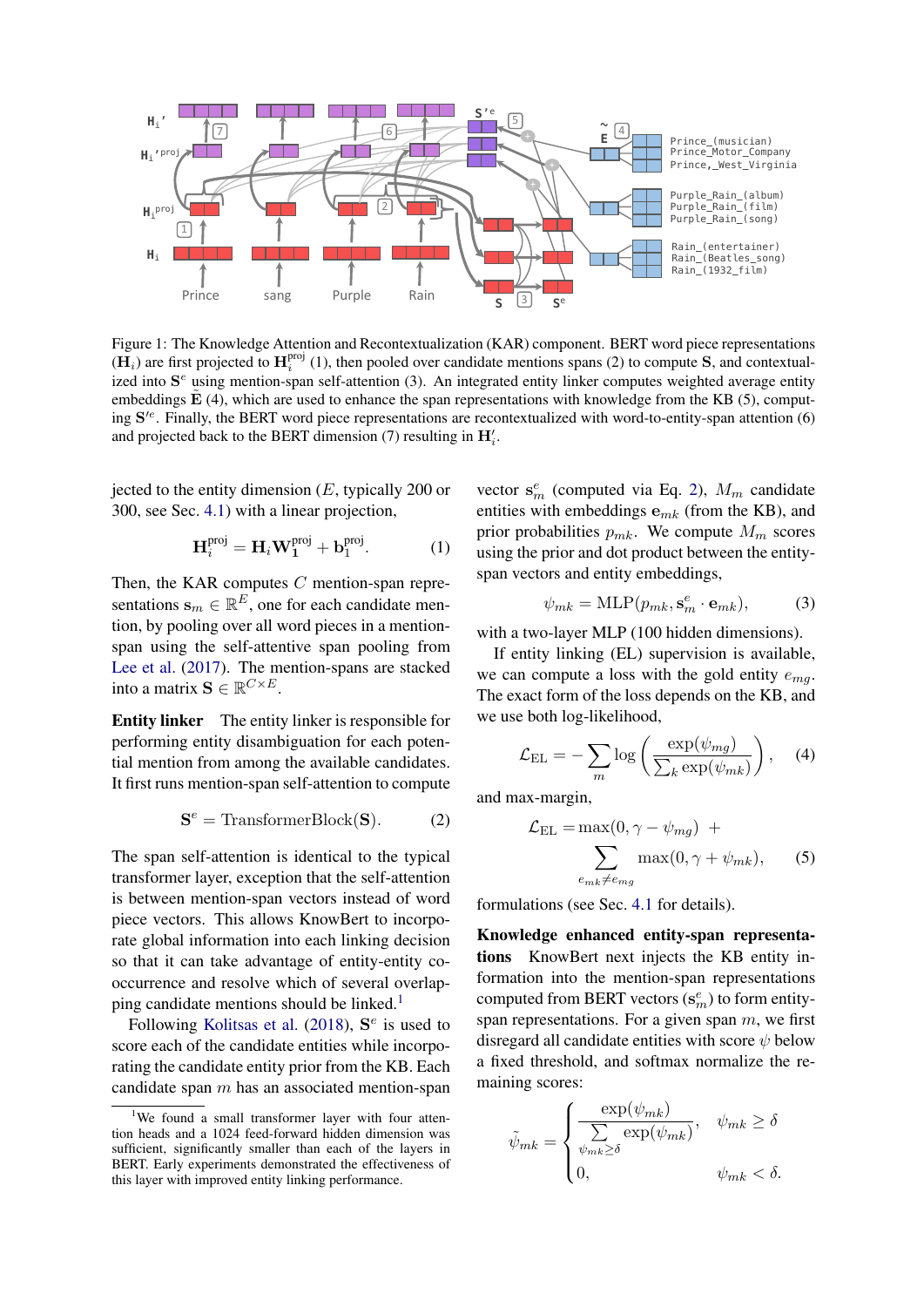Then the weighted entity embedding is

$$
\tilde{\mathbf{e}}_m = \sum_k \tilde{\psi}_{mk} \mathbf{e}_{mk}.
$$

If all entity linking scores are below the threshold  $\delta$ , we substitute a special NULL embedding for  $\tilde{\mathbf{e}}_m$ . Finally, the entity-span representations are updated with the weighted entity embeddings

$$
\mathbf{s}_{m}^{\prime e} = \mathbf{s}_{m}^{e} + \tilde{\mathbf{e}}_{m},\tag{6}
$$

which are packed into a matrix  $S^{\prime e} \in \mathbb{R}^{C \times E}$ .

Recontextualization After updating the entityspan representations with the weighted entity vectors, KnowBert uses them to recontextualize the word piece representations. This is accomplished using a modified transformer layer that substitutes the multi-headed self-attention with a multiheaded attention between the projected word piece representations and knowledge enhanced entityspan vectors. As introduced by [Vaswani et al.](#page-10-16) [\(2017\)](#page-10-16), the contextual embeddings  $H_i$  are used for the query, key, and value in multi-headed selfattention. The word-to-entity-span attention in KnowBert substitutes  $\mathbf{H}_i^{\text{proj}}$  $i$ <sup>proj</sup> for the query, and  $S^{\prime e}$ for both the key and value:

$$
\mathbf{H}_{i}^{'\text{proj}} = \text{MLP}(\text{MultiHeadAttn}(\mathbf{H}_{i}^{\text{proj}}, \mathbf{S}^{'e}, \mathbf{S}^{'e})).
$$

This allows each word piece to attend to all entity-spans in the context, so that it can propagate entity information over long contexts. After the multi-headed word-to-entity-span attention, we run a position-wise MLP analogous to the stan-dard transformer layer.<sup>[2](#page-4-0)</sup>

Finally,  $\mathbf{H'}_i^{\text{proj}}$  is projected back to the BERT dimension with a linear transformation and a residual connection added:

$$
\mathbf{H}'_i = \mathbf{H}'_i^{\text{proj}} \mathbf{W}_2^{\text{proj}} + \mathbf{b}_2^{\text{proj}} + \mathbf{H}_i \tag{7}
$$

Alignment of BERT and entity vectors As KnowBert does not place any restrictions on the entity embeddings, it is essential to align them with the pretrained BERT contextual representations. To encourage this alignment we initialize  $\mathbf{W}_{2}^{\text{proj}}$  as the matrix inverse of  $\mathbf{W}_{1}^{\text{proj}}$  (Eq. [1\)](#page-3-3). The use of dot product similarity (Eq. [3\)](#page-3-4) and residual connection (Eq. [7\)](#page-4-1) further aligns the entity-span representations with entity embeddings.

Algorithm 1: KnowBert training method Input: Pretrained BERT and J KBs Output: KnowBert for  $j = 1 \ldots J$  do Compute entity embeddings for  $KB<sub>i</sub>$ if EL supervision available then Freeze all network parameters except those in  $(Eq. 1-3)$  $(Eq. 1-3)$  $(Eq. 1-3)$ Train to convergence using (Eq. [4\)](#page-3-5) or (Eq. [5\)](#page-3-6) end Initialize  $\mathbf{W}_{2}^{\text{proj}}$  as  $(\mathbf{W}_{1}^{\text{proj}})^{-1}$ Unfreeze all parameters except entity embeddings Minimize  $\mathcal{L}_{\text{KnowBert}} = \mathcal{L}_{\text{BERT}} + \sum_{i=1}^{j} \mathcal{L}_{\text{EL}_i}$ end

#### <span id="page-4-2"></span>3.4 Training Procedure

Our training regime incrementally pretrains increasingly larger portions of KnowBert before fine-tuning all trainable parameters in a multitask setting with any available EL supervision. It is similar in spirit to the "chain-thaw" approach in [Felbo et al.](#page-9-21) [\(2017\)](#page-9-21), and is summarized in Alg. [1.](#page-4-2)

We assume access to a pretrained BERT model and one or more KBs with their entity candidate selectors. To add the first KB, we begin by pretraining entity embeddings (if not already provided from another source), then freeze them in all subsequent training, including task-specific finetuning. If EL supervision is available, it is used to pretrain the KB specific EL parameters, while freezing the remainder of the network. Finally, the entire network is fine-tuned to convergence by minimizing

$$
\mathcal{L}_{\text{KnowBert}} = \mathcal{L}_{\text{BERT}} + \mathcal{L}_{\text{EL}}.
$$

<span id="page-4-1"></span>We apply gradient updates to homogeneous batches randomly sampled from either the unlabeled corpus or EL supervision.

To add a second KB, we repeat the process, inserting it in any layer above the first one. When adding a KB, the BERT layers above it will experience large gradients early in training, as they are subject to the randomly initialized parameters associated with the new KB. They are thus expected to move further from their pretrained values before convergence compared to parameters below the KB. By adding KBs from bottom to top, we

<span id="page-4-0"></span> $2$ As for the multi-headed entity-span self-attention, we found a small transformer layer to be sufficient, with four attention heads and 1024 hidden units in the MLP.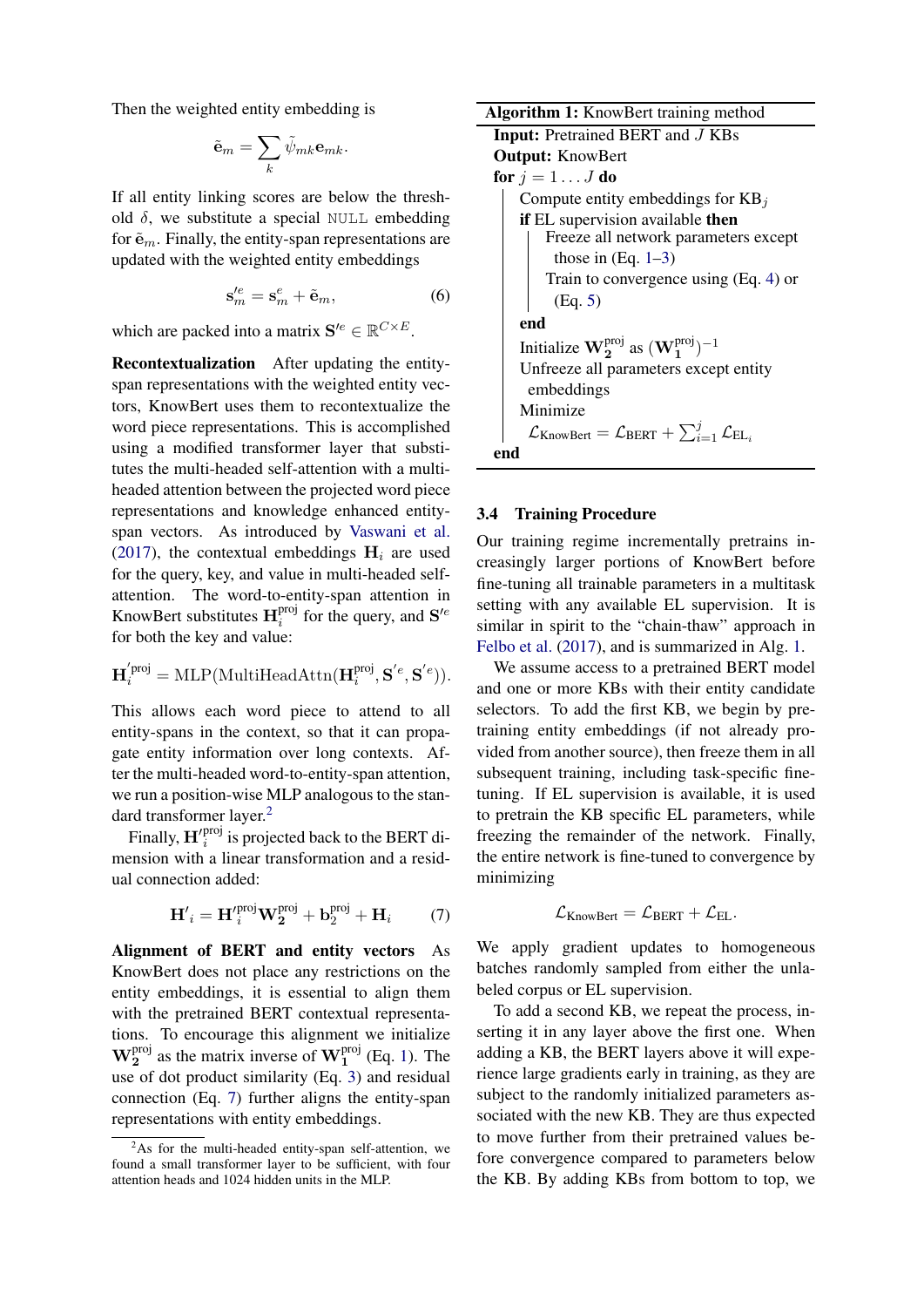<span id="page-5-3"></span>

| System                       | <b>PPL</b> | Wikidata<br><b>MRR</b> | # params.<br>masked LM | # params.<br>KAR | # params.<br>entity embed. | Fwd. / Bwd.<br>time |
|------------------------------|------------|------------------------|------------------------|------------------|----------------------------|---------------------|
| $\text{BERT}_{\text{BASE}}$  | 5.5        | 0.09                   | 110                    | $\theta$         |                            | 0.25                |
| $\text{BERT}_{\text{LARGE}}$ | 4.5        | 0.11                   | 336                    | $\theta$         |                            | 0.75                |
| KnowBert-Wiki                | 4.3        | 0.26                   | 110                    | 2.4              | 141                        | 0.27                |
| KnowBert-WordNet             | 4.1        | 0.22                   | 110                    | 4.9              | 265                        | 0.31                |
| KnowBert-W+W                 | 3.5        | 0.31                   | 110                    | 7.3              | 406                        | 0.33                |

Table 1: Comparison of masked LM perplexity, Wikidata probing MRR, and number of parameters (in millions) in the masked LM (word piece embeddings, transformer layers, and output layers), KAR, and entity embeddings for BERT and KnowBert. The table also includes the total time to run one forward and backward pass (in seconds) on a TITAN Xp GPU (12 GB RAM) for a batch of 32 sentence pairs with total length 80 word pieces. Due to memory constraints, the  $BERT_{LARGE}$  batch is accumulated over two smaller batches.

minimize disruption of the network and decrease the likelihood that training will fail. See Sec. [4.1](#page-5-0) for details of where each KB was added.

The entity embeddings and selected candidates contain lexical information (especially in the case of WordNet), that will make the masked LM predictions significantly easier. To prevent leaking into the masked word pieces, we adopt the BERT strategy and replace all entity candidates from the selectors with a special [MASK] entity if the candidate mention span overlaps with a masked word piece.[3](#page-5-1) This prevents KnowBert from relying on the selected candidates to predict masked word pieces.

## 4 Experiments

#### <span id="page-5-0"></span>4.1 Experimental Setup

We used the English uncased  $BERT_{BASE}$  model [\(Devlin et al.,](#page-9-0) [2019\)](#page-9-0) to train three versions of KnowBert: KnowBert-Wiki, KnowBert-WordNet, and KnowBert-W+W that includes both Wikipedia and WordNet.

KnowBert-Wiki The entity linker in KnowBert-Wiki borrows both the entity candidate selectors and embeddings from [Ganea and](#page-9-13) [Hofmann](#page-9-13) [\(2017\)](#page-9-13). The candidate selectors and priors are a combination of CrossWikis, a large, precomputed dictionary that combines statistics from Wikipedia and a web corpus [\(Spitkovsky and](#page-10-17) [Chang,](#page-10-17) [2012\)](#page-10-17), and the YAGO dictionary [\(Hoffart](#page-9-22) [et al.,](#page-9-22) [2011\)](#page-9-22). The entity embeddings use a skipgram like objective [\(Mikolov et al.,](#page-10-18) [2013b\)](#page-10-18) to learn 300-dimensional embeddings of Wikipedia page titles directly from Wikipedia descriptions without using any explicit graph structure between nodes. As such, nodes in the KB are Wikipedia page titles, e.g., Prince<sub>(musician)</sub>. [Ganea](#page-9-13) [and Hofmann](#page-9-13) [\(2017\)](#page-9-13) provide pretrained embeddings for a subset of approximately 470K entities. Early experiments with embeddings derived from Wikidata relations<sup>[4](#page-5-2)</sup> did not improve results.

We used the AIDA-CoNLL dataset [\(Hoffart](#page-9-22) [et al.,](#page-9-22) [2011\)](#page-9-22) for supervision, adopting the standard splits. This dataset exhaustively annotates entity links for named entities of person, organization and location types, as well as a miscellaneous type. It does not annotate links to common nouns or other Wikipedia pages. At both train and test time, we consider all selected candidate spans and the top 30 entities, to which we add the special NULL entity to allow KnowBert to discriminate between actual links and false positive links from the selector. As such, KnowBert models both entity mention detection and disambiguation in an end-to-end manner. Eq. [5](#page-3-6) was used as the objective.

KnowBert-WordNet Our WordNet KB combines synset metadata, lemma metadata and the relational graph. To construct the graph, we first extracted all synsets, lemmas, and their relationships from WordNet  $3.0$  using the nltk interface. After disregarding certain symmetric relationships (e.g., we kept the hypernym relationship, but removed the inverse hyponym relationship) we were left with 28 synset-synset and lemma-lemma relationships. From these, we constructed a graph where each node is either a synset or lemma, and intro-

<span id="page-5-1"></span><sup>&</sup>lt;sup>3</sup>Following BERT, for 80% of masked word pieces all candidates are replaced with [MASK], 10% are replaced with random candidates and 10% left unmasked.

<span id="page-5-2"></span><sup>4</sup>[https://github.com/facebookresearch/](https://github.com/facebookresearch/PyTorch-BigGraph) [PyTorch-BigGraph](https://github.com/facebookresearch/PyTorch-BigGraph)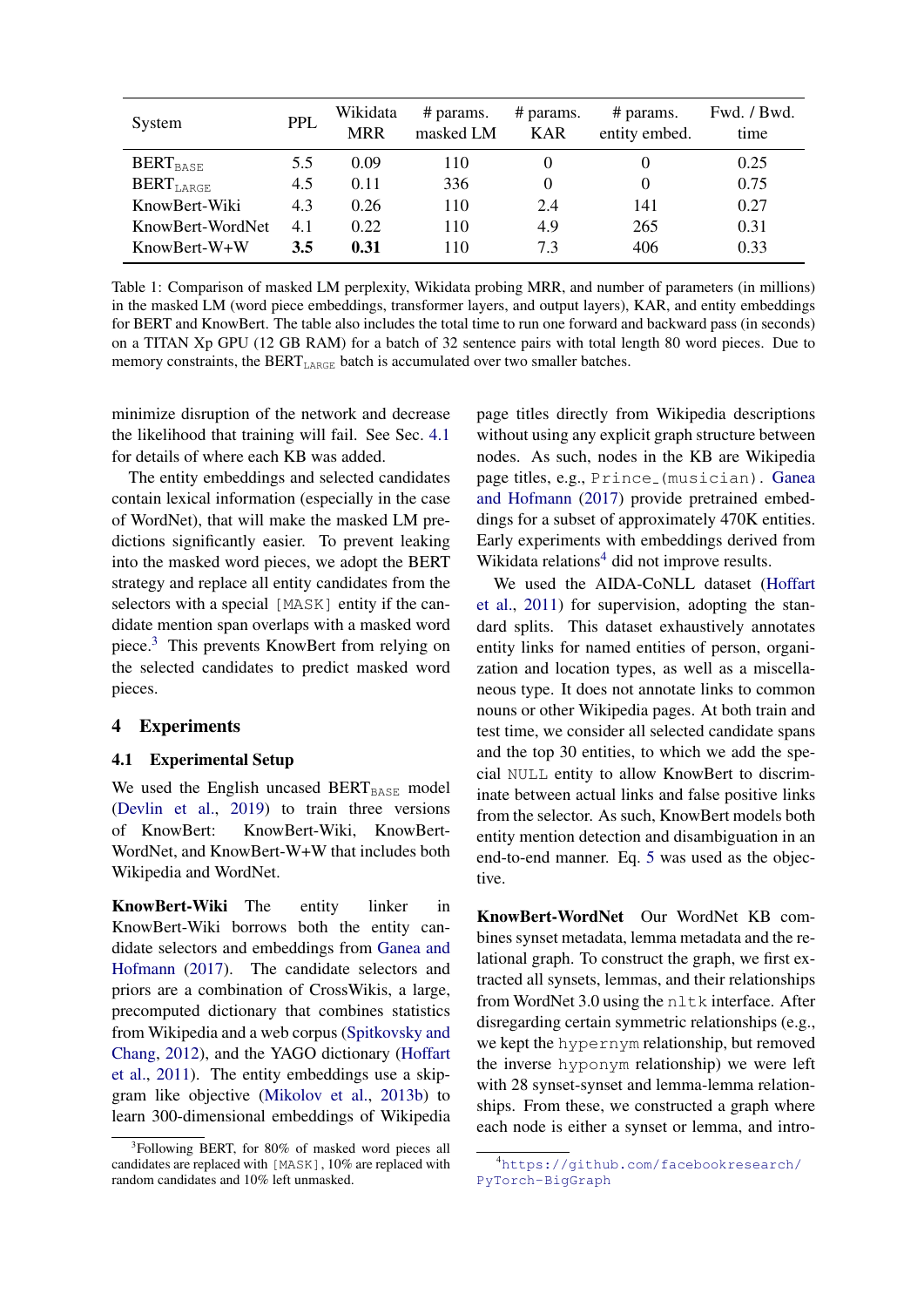<span id="page-6-2"></span>

| System                      | $F_1$ |
|-----------------------------|-------|
| WN-first sense baseline     | 65.2  |
| <b>ELMo</b>                 | 69.2  |
| <b>BERT</b> <sub>BASE</sub> | 73.1  |
| $BERT_{I,ARGE}$             | 73.9  |
| KnowBert-WordNet            | 74.9  |
| KnowBert-W+W                | 75.1  |

Table 2: Fine-grained WSD  $F_1$ .

duced the special lemma in synset relationship to link synsets and lemmas. The candidate selector uses a rule-based lemmatizer without partof-speech (POS) information.[5](#page-6-0)

Our embeddings combine both the graph and synset glosses (definitions), as early experiments indicated improved perplexity when using both vs. just graph-based embeddings. We used TuckER [\(Balazevic et al.,](#page-9-11) [2019\)](#page-9-11) to compute 200 dimensional vectors for each synset and lemma using the relationship graph. Then, we extracted the gloss for each synset and used an off-theshelf state-of-the-art sentence embedding method [\(Subramanian et al.,](#page-10-19) [2018\)](#page-10-19) to produce 2048 dimensional vectors. These are concatenated to the TuckER embeddings. To reduce the dimensionality for use in KnowBert, the frozen 2248 dimensional embeddings are projected to 200 dimensions with a learned linear transformation.

For supervision, we combined the SemCor word sense disambiguation (WSD) dataset [\(Miller](#page-10-20) [et al.,](#page-10-20) [1994\)](#page-10-20) with all lemma example usages from WordNet<sup>[6](#page-6-1)</sup> and link directly to synsets. The loss function is Eq. [4.](#page-3-5) At train time, we did not provide gold lemmas or POS tags, so KnowBert must learn to implicitly model coarse grained POS tags to disambiguate each word. At test time when evaluating we restricted candidate entities to just those matching the gold lemma and POS tag, consistent with the standard WSD evaluation.

Training details To control for the unlabeled corpus, we concatenated Wikipedia and the Books Corpus [\(Zhu et al.,](#page-11-3) [2015\)](#page-11-3) and followed the data preparation process in BERT with the exception of heavily biasing our dataset to shorter sequences of 128 word pieces for efficiency. Both KnowBert-

<span id="page-6-3"></span>

| System                 | AIDA-A | AIDA-B |
|------------------------|--------|--------|
| Daiber et al. (2013)   | 49.9   | 52.0   |
| Hoffart et al. (2011)  | 68.8   | 71.9   |
| Kolitsas et al. (2018) | 86.6   | 82.6   |
| KnowBert-Wiki          | 80.2   | 744    |
| $Know Bert-W+W$        | 82.1   | 73.7   |

Table 3: End-to-end entity linking strong match, micro averaged  $F_1$ .

Wiki and KnowBert-WordNet insert the KB between layers 10 and 11 of the 12-layer  $BERT_{BASE}$ model. KnowBert-W+W adds the Wikipedia KB between layers 10 and 11, with WordNet between layers 11 and 12. Earlier experiments with KnowBert-WordNet in a lower layer had worse perplexity. We generally followed the fine-tuning procedure in [Devlin et al.](#page-9-0) [\(2019\)](#page-9-0); see supplemental materials for details.

### 4.2 Intrinsic Evaluation

Perplexity Table [1](#page-5-3) compares masked LM perplexity for KnowBert with  $BERT_{BASE}$  and  $BERT<sub>LARGE</sub>$ . To rule out minor differences due to our data preparation, the BERT models are finetuned on our training data before being evaluated. Overall, KnowBert improves the masked LM perplexity, with all KnowBert models outperforming  $BERT_{LARGE}$ , despite being derived from BERT<sub>BASE</sub>.

Factual recall To test KnowBert's ability to recall facts from the KBs, we extracted 90K tuples from Wikidata (Vrandečić and Krötzsch, [2014\)](#page-10-21) for 17 different relationships such as companyFoundedBy. Each tuple was written into natural language such as "Adidas was founded by Adolf Dassler" and used to construct two test instances, one that masks out the subject and one that masks the object. Then, we evaluated whether a model could recover the masked entity by computing the mean reciprocal rank (MRR) of the masked word pieces. Table [1](#page-5-3) displays a summary of the results (see supplementary material for results across all relationship types). Overall, KnowBert-Wiki is significantly better at recalling facts than both  $BERT_{BASE}$  and  $BERT_{LARGE}$ , with KnowBert-W+W better still.

**Speed** KnowBert is almost as fast as  $BERT_{BASE}$ (8% slower for KnowBert-Wiki, 32% for KnowBert-W+W) despite adding a large number

<span id="page-6-1"></span><span id="page-6-0"></span><sup>5</sup><https://spacy.io/>

<sup>&</sup>lt;sup>6</sup>To provide a fair evaluation on the WiC dataset which is partially based on the same source, we excluded all WiC train, development and test instances.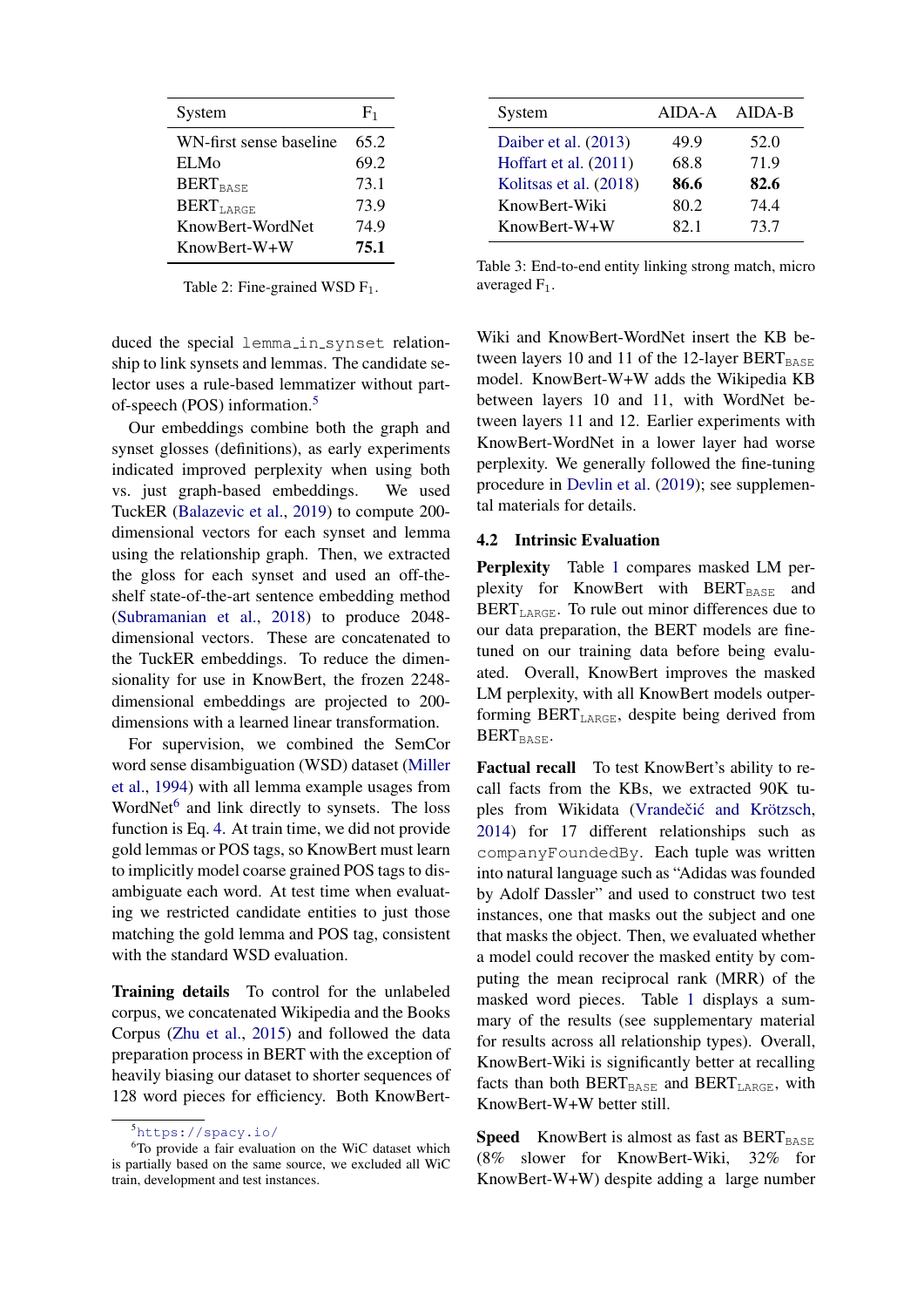<span id="page-7-0"></span>

| System                | LM                          |      | R    | $F_1$ |
|-----------------------|-----------------------------|------|------|-------|
| Zhang et al. $(2018)$ |                             | 69.9 | 63.3 | 66.4  |
| Alt et al. (2019)     | <b>GPT</b>                  | 70.1 | 65.0 | 67.4  |
| Shi and Lin (2019)    | <b>BERT</b> <sub>BASE</sub> | 73.3 | 63.1 | 67.8  |
| Zhang et al. $(2019)$ | <b>BERT</b> RASE            | 70.0 | 66.1 | 68.0  |
| Soares et al. (2019)  | <b>BERT</b> LARGE           |      |      | 70.1  |
| Soares et al. (2019)  | $BERT_{LARGE}$              |      |      | 71.5  |
| KnowBert-W+W          | <b>BERT</b> <sub>BASE</sub> | 71.6 | 714  | 71.5  |
|                       |                             |      |      |       |

Table 4: Single model test set results on the TACRED relationship extraction dataset. † with MTB pretraining.

<span id="page-7-1"></span>

| System               | LM.                         | $F_1$ |
|----------------------|-----------------------------|-------|
| Wang et al. (2016)   |                             | 88.0  |
| Wang et al. (2019b)  | <b>BERT</b> <sub>BASE</sub> | 89.0  |
| Soares et al. (2019) | $BERT_{LARGE}$              | 89.2  |
| Soares et al. (2019) | BERT <sub>LARGE</sub> †     | 89.5  |
| KnowBert-W+W         | <b>BERT</b> <sub>BASE</sub> | 891   |

Table 5: Test set  $F_1$  for SemEval 2010 Task 8 relationship extraction. † with MTB pretraining.

match the performance of KnowBert-WordNet despite incorporating both Wikipedia and WordNet.

Table [3](#page-6-3) reports end-to-end entity linking performance for the AIDA-A and AIDA-B datasets. Here, KnowBert's performance lags behind the current state-of-the-art model from [Kolitsas et al.](#page-9-20) [\(2018\)](#page-9-20), but still provides strong performance compared to other established systems such as AIDA [\(Hoffart et al.,](#page-9-22) [2011\)](#page-9-22) and DBpedia Spotlight [\(Daiber et al.,](#page-9-23) [2013\)](#page-9-23). We believe this is due to the selective annotation in the AIDA data that only annotates named entities. The CrossWikisbased candidate selector used in KnowBert generates candidate mentions for all entities including common nouns from which KnowBert may be learning to extract information, at the detriment of specializing to maximize linking performance for AIDA.

## 4.3 Downstream Tasks

This section evaluates KnowBert on downstream tasks to validate that the addition of knowledge improves performance on tasks expected to benefit from it. Given the overall superior performance of KnowBert-W+W on the intrinsic evaluations, we focus on it exclusively for evaluation in this section. The main results are included in this section; see the supplementary material for full details.

The baselines we compare against are  $BERT<sub>BASE</sub>$ ,  $BERT<sub>LARGE</sub>$ , the pre-BERT state of the art, and two contemporaneous papers that add similar types of knowledge to BERT. ERNIE [\(Zhang et al.,](#page-11-5) [2019\)](#page-11-5) uses TAGME [\(Ferragina](#page-9-25) [and Scaiella,](#page-9-25) [2010\)](#page-9-25) to link entities to Wikidata, retrieves the associated entity embeddings, and fuses them into  $BERT_{BASE}$  by fine-tuning. [Soares](#page-10-23) [et al.](#page-10-23) [\(2019\)](#page-10-23) learns relationship representations by fine-tuning  $BERT_{LARGE}$  with large scale "matching the blanks" (MTB) pretraining using entity linked text.

of (frozen) parameters in the entity embeddings (Table [1\)](#page-5-3). KnowBert is much faster than  $BERT_{LARGE}$ . By taking advantage of the already high capacity model, the number of trainable parameters added by KnowBert is a fraction of the total parameters in BERT. The faster speed is partially due to the entity parameter efficiency in KnowBert as only as small fraction of parameters in the entity embeddings are used for any given input due to the sparse linker. Our candidate generators consider the top 30 candidates and produce approximately O(number tokens) candidate spans. For a typical 25 token sentence, approximately 2M entity embedding parameters are actually used. In contrast,  $BERT_{LARGE}$  uses the majority of its 336M parameters for each input.

Integrated EL It is also possible to evaluate the performance of the integrated entity linkers inside KnowBert using diagnostic probes without any further fine-tuning. As these were trained in a multitask setting primarily with raw text, we do not *a priori* expect high performance as they must balance specializing for the entity linking task and learning general purpose representations suitable for language modeling.

Table [2](#page-6-2) displays fine-grained WSD  $F_1$  using the evaluation framework from [Navigli et al.](#page-10-24) [\(2017\)](#page-10-24) and the ALL dataset (combing SemEval 2007, 2013, 2015 and Senseval 2 and 3). By linking to nodes in our WordNet graph and restricting to gold lemmas at test time we can recast the WSD task under our general entity linking framework. The ELMo and BERT baselines use a nearest neighbor approach trained on the SemCor dataset, similar to the evaluation in [Melamud et al.](#page-9-24) [\(2016\)](#page-9-24), which has previously been shown to be competitive with task-specific architectures [\(Raganato et al.,](#page-10-25) [2017\)](#page-10-25). As can be seen, KnowBert provides competitive performance, and KnowBert-W+W is able to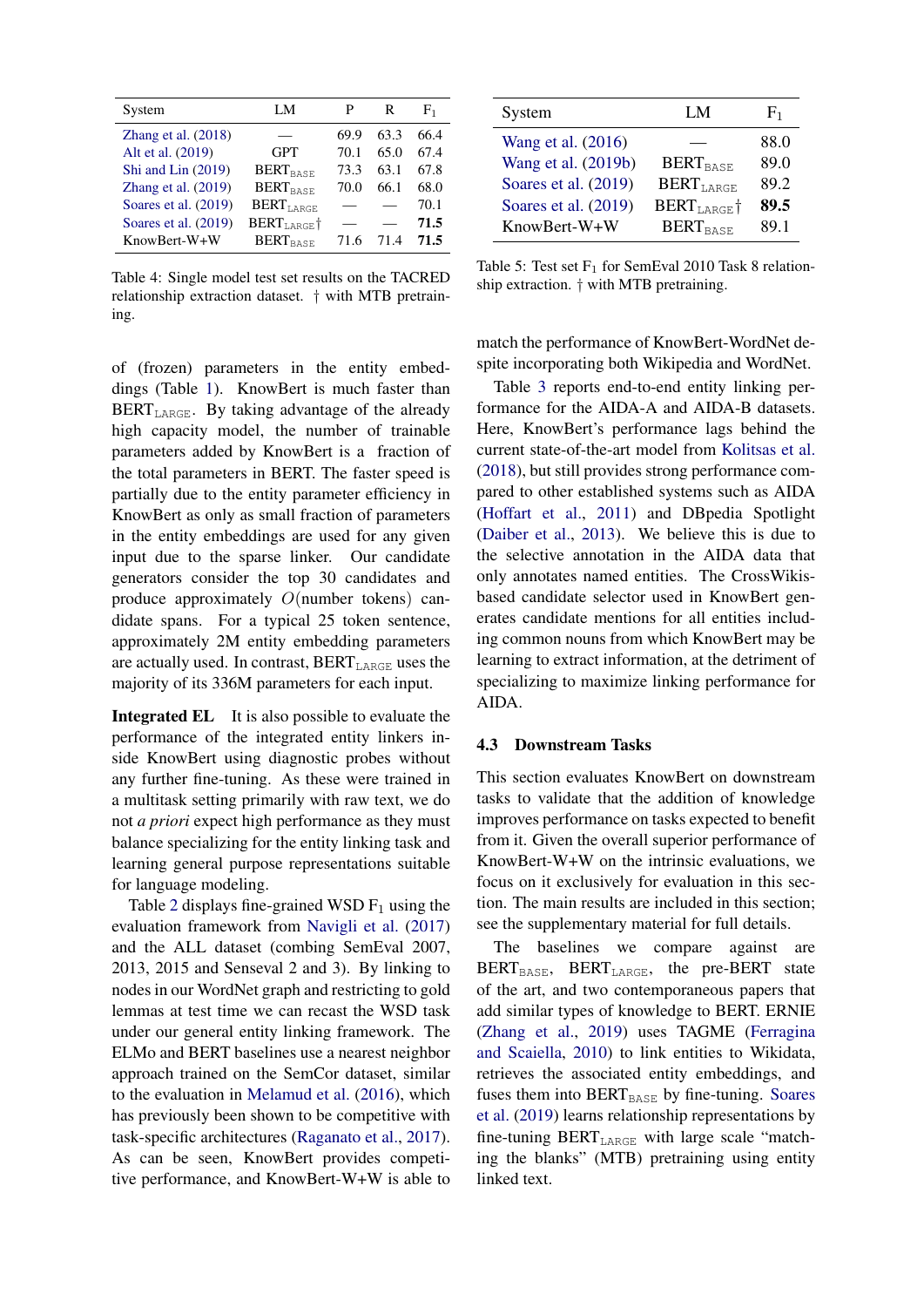<span id="page-8-2"></span>

| System                       | Accuracy |
|------------------------------|----------|
| ELMo <sup>+</sup>            | 57.7     |
| $BERT_{BASE}$ <sup>†</sup>   | 65.4     |
| $BERT_{LARGE}$ <sup>†</sup>  | 65.5     |
| $BERT_{LARGE}$ <sup>††</sup> | 69.5     |
| KnowBert-W+W                 | 70.9     |

Table 6: Test set results for the WiC dataset (v1.0). †[Pilehvar and Camacho-Collados](#page-10-28) [\(2019\)](#page-10-28) ††[Wang et al.](#page-10-29) [\(2019a\)](#page-10-29)

Relation extraction Our first task is relation extraction using the TACRED [\(Zhang et al.,](#page-11-6) [2017\)](#page-11-6) and SemEval 2010 Task 8 [\(Hendrickx et al.,](#page-9-26) [2009\)](#page-9-26) datasets. Systems are given a sentence with marked a subject and object, and asked to predict which of several different relations (or no relation) holds. Following [Soares et al.](#page-10-23) [\(2019\)](#page-10-23), our KnowBert model uses special entity tokens [E1],  $[/E1]$ ,  $[E2]$ ,  $[/E2]$  to mark the location of the subject and object in the input sentence, then concatenates the contextual word representations for [E1] and [E2] to predict the relationship. For TACRED, we also encode the subject and object types with special tokens and concatenate them to the end of the sentence.

For TACRED (Table [4\)](#page-7-0), KnowBert-W+W significantly outperforms the comparable  $BERT_{BASE}$ systems including ERNIE by 3.5%, improves over  $BERT_{LARGE}$  by 1.4%, and is able to match the performance of the relationship specific MTB pretraining in [Soares et al.](#page-10-23) [\(2019\)](#page-10-23). For SemEval 2010 Task 8 (Table [5\)](#page-7-1), KnowBert-W+W  $F_1$  falls between the entity aware BERT<sub>BASE</sub> model from [Wang et al.](#page-10-27) [\(2019b\)](#page-10-27), and the  $BERT_{LARGE}$  model from [Soares et al.](#page-10-23) [\(2019\)](#page-10-23).

Words in Context (WiC) WiC [\(Pilehvar and](#page-10-28) [Camacho-Collados,](#page-10-28) [2019\)](#page-10-28) is a challenging task that presents systems with two sentences both containing a word with the same lemma and asks them to determine if they are from the same sense or not. It is designed to test the quality of contextual word representations. We follow standard practice and concatenate both sentences with a [SEP] token and fine-tune the [CLS] embedding. As shown in Table [6,](#page-8-2) KnowBert-W+W sets a new state of the art for this task, improving over  $BERT_{\text{LARGE}}$ by 1.4% and reducing the relative gap to 80% human performance by 13.3%.

<span id="page-8-4"></span>

| System                      | P. | R.             | $F_1$   |
|-----------------------------|----|----------------|---------|
| UFET                        |    | 68.8 53.3      | $-60.1$ |
| <b>BERT</b> <sub>BASE</sub> |    | 76.4 71.0      | 73.6    |
| <b>ERNIE</b>                |    | 78.4 72.9 75.6 |         |
| $KnowBert-W+W$              |    | 78.6 73.7 76.1 |         |

Table 7: Test set results for entity typing using the nine general types from [\(Choi et al.,](#page-9-27) [2018\)](#page-9-27).

Entity typing We also evaluated KnowBert-W+W using the entity typing dataset from [Choi](#page-9-27) [et al.](#page-9-27) [\(2018\)](#page-9-27). To directly compare to ERNIE, we adopted the evaluation protocol in [Zhang et al.](#page-11-5) [\(2019\)](#page-11-5) which considers the nine general entity types.[7](#page-8-3) Our model marks the location of a target span with the special  $[E]$  and  $[ /E]$  tokens and uses the representation of the [E] token to predict the type. As shown in Table [7,](#page-8-4) KnowBert-W+W shows an improvement of  $0.6\%$  F<sub>1</sub> over ERNIE and 2.5% over  $BERT_{BASE}$ .

## 5 Conclusion

We have presented an efficient and general method to insert prior knowledge into a deep neural model. Intrinsic evaluations demonstrate that the addition of WordNet and Wikipedia to BERT improves the quality of the masked LM and significantly improves its ability to recall facts. Downstream evaluations demonstrate improvements for relationship extraction, entity typing and word sense disambiguation datasets. Future work will involve incorporating a diverse set of domain specific KBs for specialized NLP applications.

## Acknowledgements

The authors acknowledge helpful feedback from anonymous reviewers and the AllenNLP team. This research was funded in part by the NSF under awards IIS-1817183 and CNS-1730158.

## References

- <span id="page-8-0"></span>Sungjin Ahn, Heeyoul Choi, Tanel Pärnamaa, and Yoshua Bengio. 2017. A neural knowledge language model. arXiv:1608.00318.
- <span id="page-8-1"></span>Christoph Alt, Marc Hübner, and Leonhard Hennig. 2019. Improving relation extraction by pre-trained language representations. In *AKBC*.

<span id="page-8-3"></span> $7$ Data obtained from [https://github.com/](https://github.com/thunlp/ERNIE) [thunlp/ERNIE](https://github.com/thunlp/ERNIE)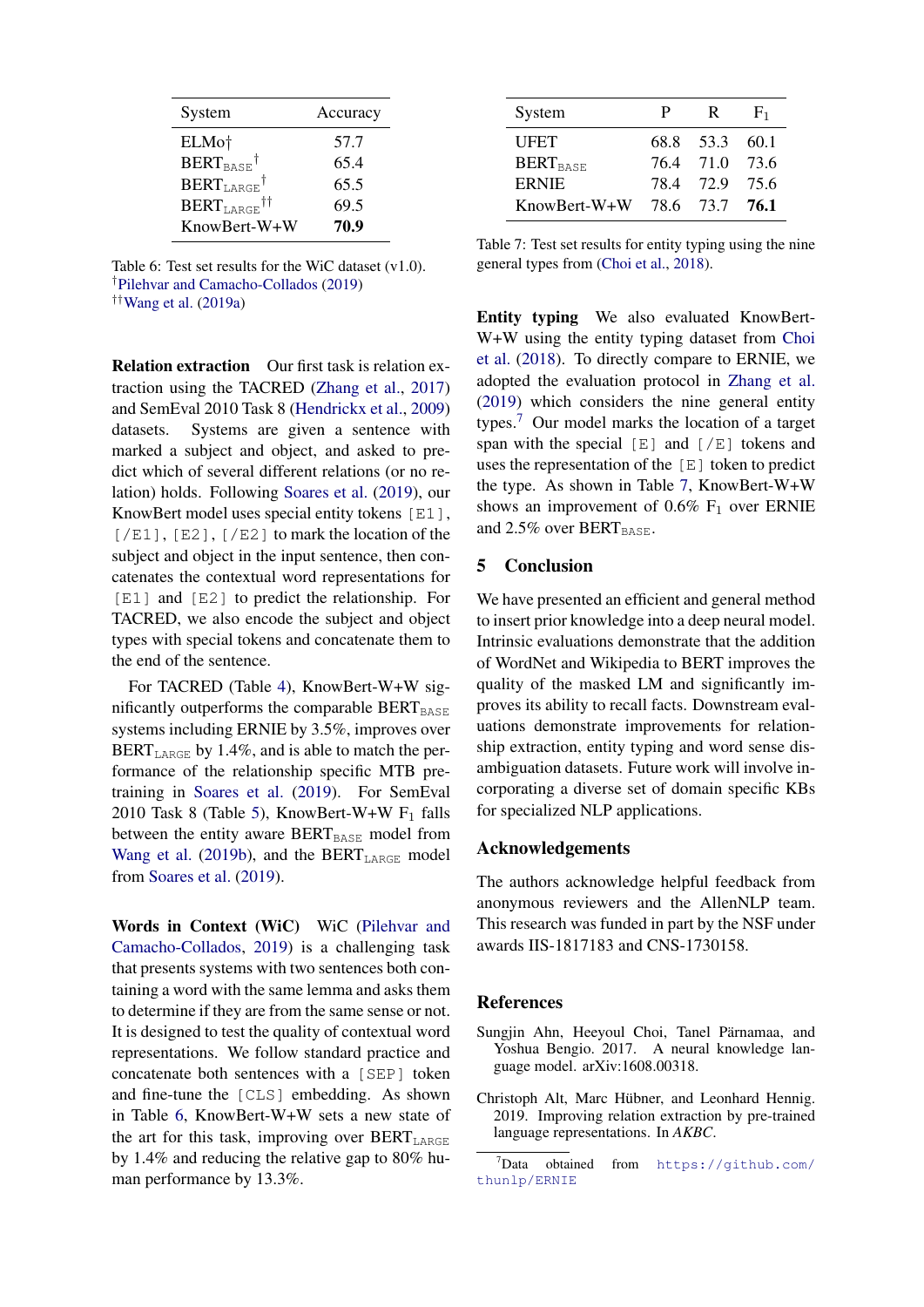- <span id="page-9-11"></span>Ivana Balazevic, Carl Allen, and Timothy M. Hospedales. 2019. TuckER: Tensor factorization for knowledge graph completion. In *EMNLP*.
- <span id="page-9-16"></span>Lisa Bauer, Yicheng Wang, and Mohit Bansal. 2018. Commonsense for generative multi-hop question answering tasks. In *EMNLP*.
- <span id="page-9-3"></span>Olivier Bodenreider. 2004. The Unified Medical Language System (UMLS): integrating biomedical terminology. *Nucleic Acids Research*, 32 Database issue:D267–70.
- <span id="page-9-8"></span>Antoine Bordes, Nicolas Usunier, Alberto Garcia-Duran, Jason Weston, and Oksana Yakhnenko. 2013. Translating embeddings for modeling multirelational data. In *NeurIPS*.
- <span id="page-9-2"></span>Qian Chen, Xiaodan Zhu, Zhen-Hua Ling, Diana Inkpen, and Si Wei. 2018. Neural natural language inference models enhanced with external knowledge. In *ACL*.
- <span id="page-9-12"></span>Xinxiong Chen, Zhiyuan Liu, and Maosong Sun. 2014. A unified model for word sense representation and disambiguation. In *EMNLP*.
- <span id="page-9-27"></span>Eunsol Choi, Omer Levy, Yejin Choi, and Luke Zettlemoyer. 2018. Ultra-fine entity typing. In *ACL*.
- <span id="page-9-4"></span>Ronan Collobert and Jason Weston. 2008. A unified architecture for natural language processing: Deep neural networks with multitask learning. In *ICML*.
- <span id="page-9-6"></span>Andrew M. Dai and Quoc V. Le. 2015. Semisupervised sequence learning. In *NeurIPS*.
- <span id="page-9-23"></span>Joachim Daiber, Max Jakob, Chris Hokamp, and Pablo N. Mendes. 2013. Improving efficiency and accuracy in multilingual entity extraction. In *I-SEMANTICS*.
- <span id="page-9-10"></span>Tim Dettmers, Pasquale Minervini, Pontus Stenetorp, and Sebastian Riedel. 2018. Convolutional 2d knowledge graph embeddings. In *AAAI*.
- <span id="page-9-0"></span>Jacob Devlin, Ming-Wei Chang, Kenton Lee, and Kristina Toutanova. 2019. BERT: Pre-training of deep bidirectional transformers for language understanding. In *NAACL-HLT*.
- <span id="page-9-21"></span>Bjarke Felbo, Alan Mislove, Anders Søgaard, Iyad Rahwan, and Sune Lehmann. 2017. Using millions of emoji occurrences to learn any-domain representations for detecting sentiment, emotion and sarcasm. In *EMNLP*.
- <span id="page-9-25"></span>Paolo Ferragina and Ugo Scaiella. 2010. TAGME: on-the-fly annotation of short text fragments (by wikipedia entities). In *CIKM*.
- <span id="page-9-13"></span>Octavian-Eugen Ganea and Thomas Hofmann. 2017. Deep joint entity disambiguation with local neural attention. In *EMNLP*.
- <span id="page-9-14"></span>Nitish Gupta, Sameer Singh, and Dan Roth. 2017. Entity linking via joint encoding of types, descriptions, and context. In *EMNLP*.
- <span id="page-9-26"></span>Iris Hendrickx, Su Nam Kim, Zornitsa Kozareva, Preslav Nakov, Diarmuid Ó Séaghdha, Sebastian Padó, Marco Pennacchiotti, Lorenza Romano, and Stan Szpakowicz. 2009. SemEval-2010 task 8: Multi-way classification of semantic relations between pairs of nominals. In *HLT-NAACL*.
- <span id="page-9-22"></span>Johannes Hoffart, Mohamed Amir Yosef, Ilaria Bordino, Hagen Fürstenau, Manfred Pinkal, Marc Spaniol, Bilyana Taneva, Stefan Thater, and Gerhard Weikum. 2011. Robust disambiguation of named entities in text. In *EMNLP*.
- <span id="page-9-29"></span>Jeremy Howard and Sebastian Ruder. 2018. [Universal](http://arxiv.org/abs/1801.06146) [Language Model Fine-tuning for Text Classification.](http://arxiv.org/abs/1801.06146) In *Proceedings of ACL 2018*.
- <span id="page-9-15"></span>Yangfeng Ji, Chenhao Tan, Sebastian Martschat, Yejin Choi, and Noah A Smith. 2017. Dynamic entity representations in neural language models. In *EMNLP*.
- <span id="page-9-28"></span>Diederik P. Kingma and Jimmy Ba. 2015. Adam: A method for stochastic optimization. In *ICLR*.
- <span id="page-9-20"></span>Nikolaos Kolitsas, Octavian-Eugen Ganea, and Thomas Hofmann. 2018. End-to-end neural entity linking. In *CoNLL*.
- <span id="page-9-19"></span>Kenton Lee, Luheng He, Mike Lewis, and Luke S. Zettlemoyer. 2017. End-to-end neural coreference resolution. In *EMNLP*.
- <span id="page-9-9"></span>Yankai Lin, Zhiyuan Liu, Maosong Sun, Yang Liu, and Xuan Zhu. 2015. Learning entity and relation embeddings for knowledge graph completion. In *AAAI*.
- <span id="page-9-18"></span>Xiao Ling, Sameer Singh, and Daniel S. Weld. 2015. Design challenges for entity linking. *Transactions of the Association for Computational Linguistics*, 3:315–328.
- <span id="page-9-1"></span>Robert L Logan, Nelson F. Liu, Matthew E. Peters, Matthew Ph Gardner, and Sameer Singh. 2019. Barack's wife hillary: Using knowledge graphs for fact-aware language modeling. In *ACL*.
- <span id="page-9-7"></span>Bryan McCann, James Bradbury, Caiming Xiong, and Richard Socher. 2017. [Learned in Translation: Con](http://arxiv.org/abs/1708.00107)[textualized Word Vectors.](http://arxiv.org/abs/1708.00107) In *Advances in Neural Information Processing Systems*.
- <span id="page-9-24"></span>Oren Melamud, Jacob Goldberger, and Ido Dagan. 2016. context2vec: Learning generic context embedding with bidirectional LSTM. In *CoNLL*.
- <span id="page-9-17"></span>Todor Mihaylov and Anette Frank. 2018. Knowledgeable reader: Enhancing cloze-style reading comprehension with external commonsense knowledge. In *ACL*.
- <span id="page-9-5"></span>Tomas Mikolov, Kai Chen, Greg Corrado, and Jeffrey Dean. 2013a. Efficient estimation of word representations in vector space. arXiv:1301.3781.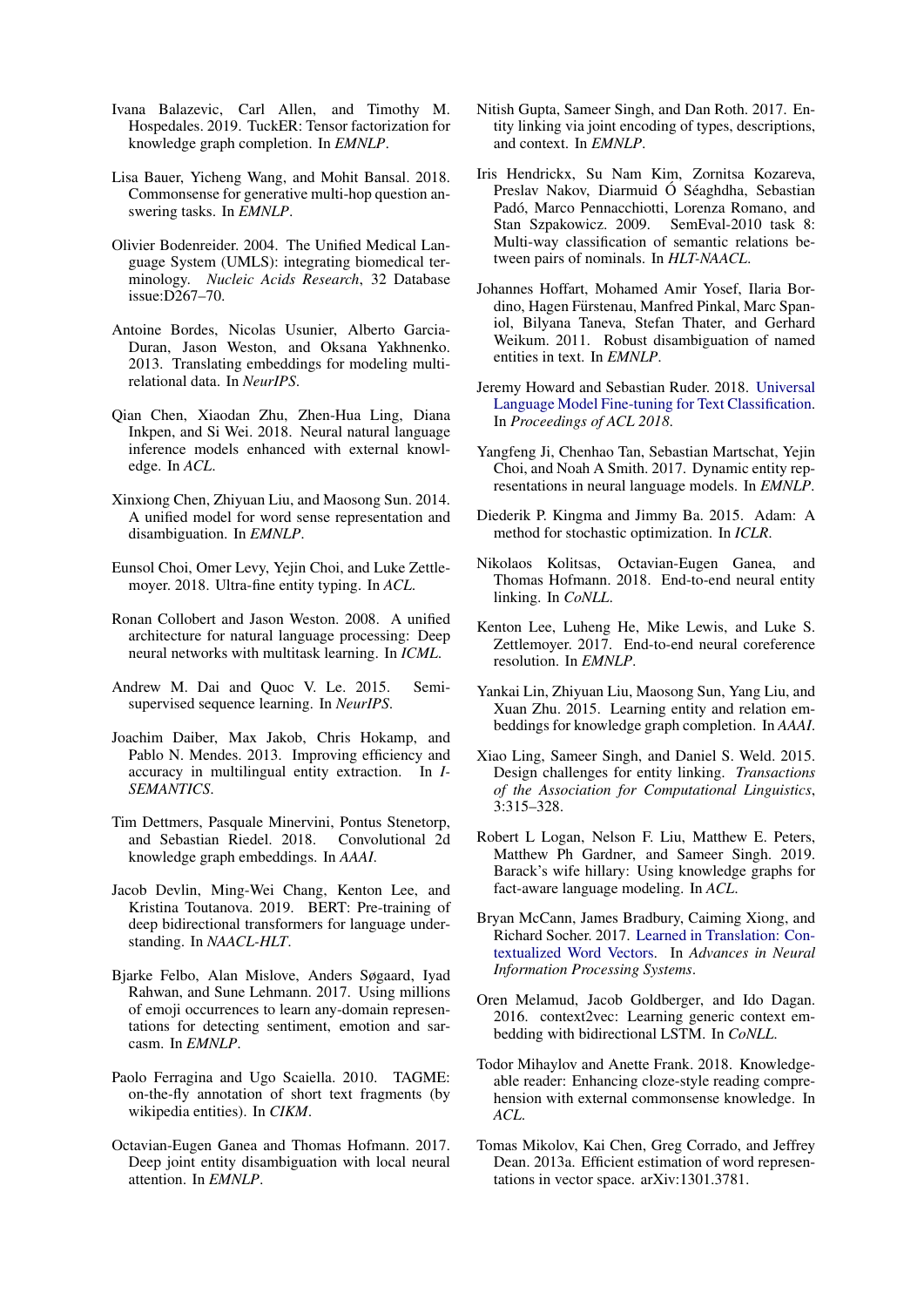- <span id="page-10-18"></span>Tomas Mikolov, Ilya Sutskever, Kai Chen, Greg S Corrado, and Jeff Dean. 2013b. Distributed representations of words and phrases and their compositionality. In *NeurIPS*.
- <span id="page-10-2"></span>George A Miller. 1995. WordNet: a lexical database for English. *Communications of the ACM*, 38(11):39–41.
- <span id="page-10-20"></span>George A. Miller, Martin Chodorow, Shari Landes, Claudia Leacock, and Robert G. Thomas. 1994. Using a semantic concordance for sense identification. In *HLT*.
- <span id="page-10-24"></span>Roberto Navigli, Jose Camacho-Collados, and ´ Alessandro Raganato. 2017. Word sense disambiguation: A unified evaluation framework and empirical comparison. In *EACL*.
- <span id="page-10-7"></span>Maximilian Nickel, Volker Tresp, and Hans-Peter Kriegel. 2011. A three-way model for collective learning on multi-relational data. In *ICML*.
- <span id="page-10-4"></span>Jeffrey Pennington, Richard Socher, and Christopher D. Manning. 2014. GloVe: Global vectors for word representation. In *EMNLP*.
- <span id="page-10-0"></span>Matthew E. Peters, Mark Neumann, Mohit Iyyer, Matt Gardner, Christopher Clark, Kenton Lee, and Luke Zettlemoyer. 2018. [Deep contextualized word rep](http://arxiv.org/abs/arXiv:1802.05365v1)[resentations.](http://arxiv.org/abs/arXiv:1802.05365v1) In *NAACL-HLT*.
- <span id="page-10-28"></span>Mohammad Taher Pilehvar and José Camacho-Collados. 2019. WiC: the word-in-context dataset for evaluating context-sensitive meaning representations. In *NAACL-HLT*.
- <span id="page-10-1"></span>Alec Radford, Karthik Narasimhan, Tim Salimans, and Ilya Sutskever. 2018. Improving language understanding by generative pre-training.
- <span id="page-10-25"></span>Alessandro Raganato, Claudio Delli Bovi, and Roberto Navigli. 2017. Neural sequence learning models for word sense disambiguation. In *EMNLP*.
- <span id="page-10-14"></span>Rico Sennrich, Barry Haddow, and Alexandra Birch. 2016. Neural machine translation of rare words with subword units. In *ACL*.
- <span id="page-10-22"></span>Peng Shi and Jimmy Lin. 2019. Simple BERT models for relation extraction and semantic role labeling.
- <span id="page-10-23"></span>Livio B. Soares, Nicholas FitzGerald, Jeffrey Ling, and Tom Kwiatkowski. 2019. Matching the blanks: Distributional similarity for relation learning. In *ACL*.
- <span id="page-10-3"></span>Robert Speer, Joshua Chin, and Catherine Havasi. 2017. ConceptNet 5.5: An open multilingual graph of general knowledge. In *AAAI*.
- <span id="page-10-17"></span>Valentin I. Spitkovsky and Angel X. Chang. 2012. A cross-lingual dictionary for English Wikipedia concepts. In *LREC*.
- <span id="page-10-19"></span>Sandeep Subramanian, Adam Trischler, Yoshua Bengio, and Christopher J Pal. 2018. [Learning gen](http://arxiv.org/abs/arXiv:1804.00079v1)[eral purpose distributed sentence representations via](http://arxiv.org/abs/arXiv:1804.00079v1) [large scale multi-task learning.](http://arxiv.org/abs/arXiv:1804.00079v1) In *ICLR*.
- <span id="page-10-11"></span>Haitian Sun, Bhuwan Dhingra, Manzil Zaheer, Kathryn Mazaitis, Ruslan R. Salakhutdinov, and William W. Cohen. 2018. Open domain question answering using early fusion of knowledge bases and text. In *EMNLP*.
- <span id="page-10-8"></span>Théo Trouillon, Johannes Welbl, Sebastian Riedel, Éric Gaussier, and Guillaume Bouchard. 2016. Complex embeddings for simple link prediction. In *ICML*.
- <span id="page-10-16"></span>Ashish Vaswani, Noam Shazeer, Niki Parmar, Jakob Uszkoreit, Llion Jones, Aidan N. Gomez, Lukasz Kaiser, and Illia Polosukhin. 2017. Attention is all you need. In *NeurIPS*.
- <span id="page-10-21"></span>Denny Vrandečić and Markus Krötzsch. 2014. [Wiki](https://doi.org/10.1145/2629489)[data: A free collaborative knowledgebase.](https://doi.org/10.1145/2629489) *Commun. ACM*, 57(10):78–85.
- <span id="page-10-29"></span>Alex Wang, Yada Pruksachatkun, Nikita Nangia, Amanpreet Singh, Julian Michael, Felix Hill, Omer Levy, and Samuel R. Bowman. 2019a. SuperGLUE: A stickier benchmark for general-purpose language understanding systems. arXiv:1905.00537.
- <span id="page-10-12"></span>Chao Wang and Hui Jiang. 2019. Explicit utilization of general knowledge in machine reading comprehension. In *ACL*.
- <span id="page-10-27"></span>Haoyu Wang, Ming Tan, Mo Yu, Shiyu Chang, Dakuo Wang, Kun Xu, Xiaoxiao Guo, and Saloni Potdar. 2019b. Extracting multiple-relations in one-pass with pre-trained transformers. In *ACL*.
- <span id="page-10-26"></span>Linlin Wang, Zhu Cao, Gerard de Melo, and Zhiyuan Liu. 2016. Relation classification via multi-level attention CNNs. In *ACL*.
- <span id="page-10-10"></span>Zhen Wang, Jianwen Zhang, Jianlin Feng, and Zheng Chen. 2014a. Knowledge graph and text jointly embedding. In *EMNLP*.
- <span id="page-10-5"></span>Zhen Wang, Jianwen Zhang, Jianlin Feng, and Zheng Chen. 2014b. Knowledge graph embedding by translating on hyperplanes. In *AAAI*.
- <span id="page-10-15"></span>Yonghui Wu, Mike Schuster, Zhifeng Chen, Quoc V Le, Mohammad Norouzi, Wolfgang Macherey, Maxim Krikun, Yuan Cao, Qin Gao, Klaus Macherey, et al. 2016. Google's neural machine translation system: Bridging the gap between human and machine translation. arXiv:1609.08144.
- <span id="page-10-6"></span>Han Xiao, Minlie Huang, and Xiaoyan Zhu. 2016. From one point to a manifold: knowledge graph embedding for precise link prediction. In *AAAI*.
- <span id="page-10-9"></span>Ruobing Xie, Zhiyuan Liu, J. J. Jia, Huanbo Luan, and Maosong Sun. 2016. Representation learning of knowledge graphs with entity descriptions. In *AAAI*.
- <span id="page-10-13"></span>An Yang, Quan Wang, Jing Liu, Kai Liu, Yajuan Lyu, Hua Wu, Qiaoqiao She, and Sujian Li. 2019. Enhancing pre-trained language representations with rich knowledge for machine reading comprehension. In *ACL*.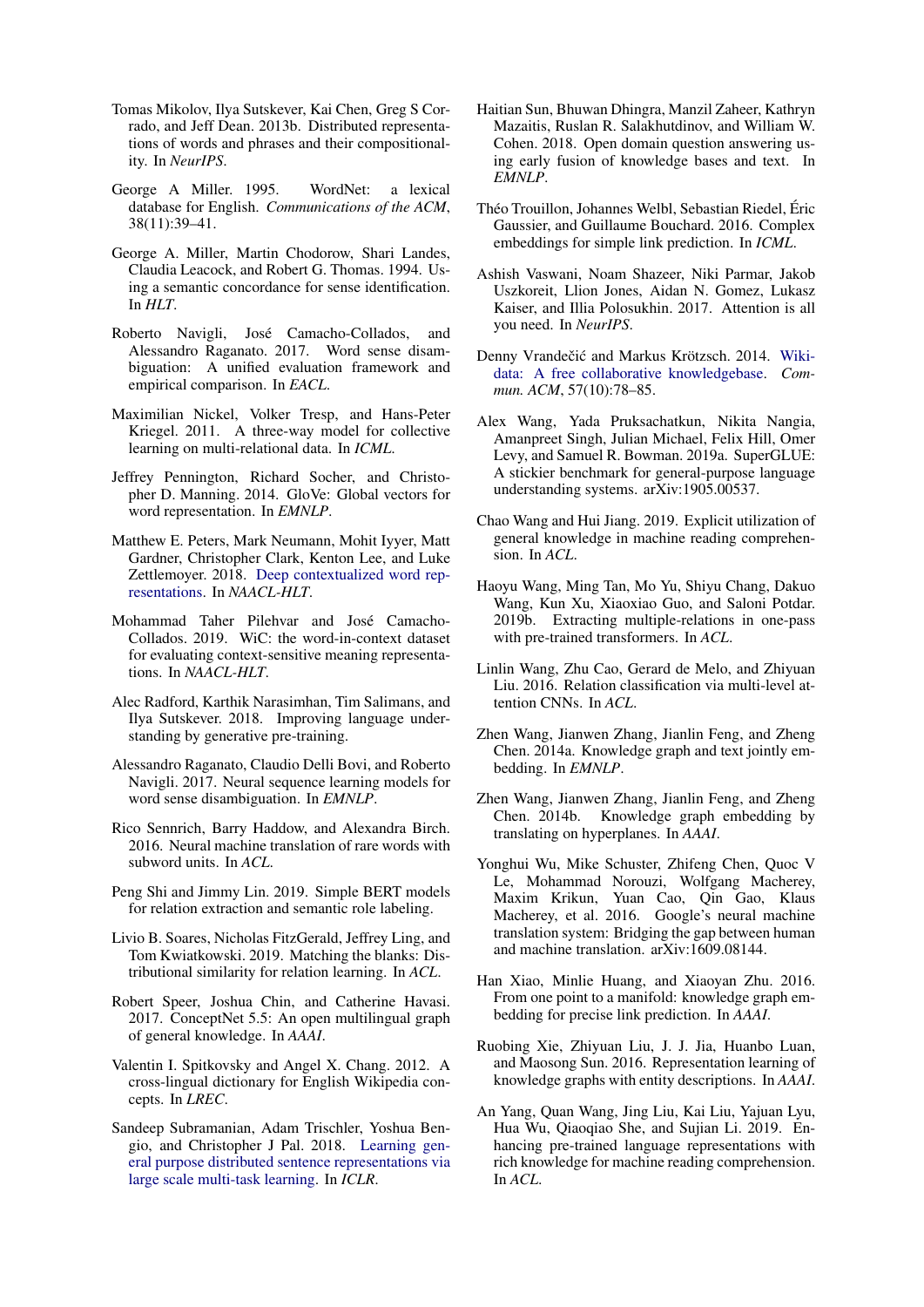- <span id="page-11-0"></span>Bishan Yang and Tom Michael Mitchell. 2017. Leveraging knowledge bases in LSTMs for improving machine reading. In *ACL*.
- <span id="page-11-1"></span>Bishan Yang, Wen-tau Yih, Xiaodong He, Jianfeng Gao, and Li Deng. 2014. Embedding entities and relations for learning and inference in knowledge bases. arXiv:1412.6575.
- <span id="page-11-2"></span>Zichao Yang, Phil Blunsom, Chris Dyer, and Wang Ling. 2017. Reference-aware language models. In *EMNLP*.
- <span id="page-11-4"></span>Yuhao Zhang, Peng Qi, and Christopher D. Manning. 2018. Graph convolution over pruned dependency trees improves relation extraction. In *EMNLP*.
- <span id="page-11-6"></span>Yuhao Zhang, Victor Zhong, Danqi Chen, Gabor Angeli, and Christopher D. Manning. 2017. Positionaware attention and supervised data improve slot filling. In *EMNLP*.
- <span id="page-11-5"></span>Zhengyan Zhang, Xu Han, Zhiyuan Liu, Xin Jiang, Maosong Sun, and Qun Liu. 2019. ERNIE: Enhanced language representation with informative entities. In *ACL*.
- <span id="page-11-3"></span>Yukun Zhu, Ryan Kiros, Richard S. Zemel, Ruslan R. Salakhutdinov, Raquel Urtasun, Antonio Torralba, and Sanja Fidler. 2015. Aligning books and movies: Towards story-like visual explanations by watching movies and reading books. *ICCV*.

## A Supplemental Material

### A.1 KnowBert training details

We generally followed the fine-tuning procedure in [Devlin et al.](#page-9-0) [\(2019\)](#page-9-0), using Adam [\(Kingma and](#page-9-28) [Ba,](#page-9-28) [2015\)](#page-9-28) with weight decay 0.1 and learning rate schedule that linearly increases then decreases. Similar to ULMFiT [\(Howard and Ruder,](#page-9-29) [2018\)](#page-9-29), we found it beneficial to vary the learning rate in different layers when fine tuning with this simple schedule: the randomly initialized newly added layers in the KAR surrounding each KB had the largest learning rate  $\alpha$ ; all BERT layers below had learning rate  $0.25\alpha$ ; and BERT layers above had 0.5 $\alpha$ . KnowBert-Wiki was fine-tuned for a total of 750K gradient updates, KnowBert-WordNet for 500K updates, and KnowBert-W+W for 500K updates (after pretraining KnowBert-Wiki). Finetuning was done on a single Titan RTX GPU with batch size of 32 using gradient accumulation for long sequences, except for the final 250K steps of KnowBert-W+W which was trained with batch size of 64 using 4 GPUs. At the end of training, masked LM perplexity continued to decrease, suggesting that further training would improve the results.

Due to computational expense, we performed very little hyperparameter tuning during the pretraining stage, and none with the full KnowBert-W+W model. All tuning was performed with partial training runs by monitoring masked LM perplexity in the early portion of training and terminating the under performing configurations. For each KnowBert-WordNet and KnowBert-Wiki we ran experiments with two learning rates (maximum learning rate of 1e-4 and 2e-4) and chose the best value after a few hundred thousand gradient updates (2e-4 for KnowBert-WordNet and 1e-4 for KnowBert-Wiki).

When training KnowBert-WordNet and KnowBert-Wiki we chose random batches from the unlabeled corpus and annotated entity linking datasets with a ratio of 4:1 (80% unlabeled, 20% labeled). For KnowBert-W+W we used a 85%/7.5%/7.5% sampling ratio.

## A.2 Task fine-tuning details

This section details the fine tuning procedures and hyperparameters for each of the end tasks. All optimization was performed with the Adam optimizer with linear warmup of learning rate over the first 10% of gradient updates to a maximum value, then linear decay over the remainder of training. Gradients were clipped if their norm exceeded 1.0, and weight decay on all non-bias parameters was set to 0.01. Grid search was used for hyperparameter tuning (maximum values bolded below), using five random restarts for each hyperparameter setting for all datasets except TACRED (which used a single seed). Early stopping was performed on the development set. Batch size was 32 in all cases.

TACRED This dataset provides annotations for 106K sentences with typed subject and object spans and relationship labels across 41 different classes (plus the no-relation label). The hyperparameter search space was:

- learning rate: [3e-5, 5e-5]
- number epochs:  $[1, 2, 3, 4, 5]$
- $\beta_2$ : [0.98, 0.999]

Maximum development micro  $F_1$  is 71.7%.

SemEval 2010 Task 8 This dataset provides annotations for 10K sentences with untyped subject and object spans and relationship labels across 18 different classes (plus the no-relation label). As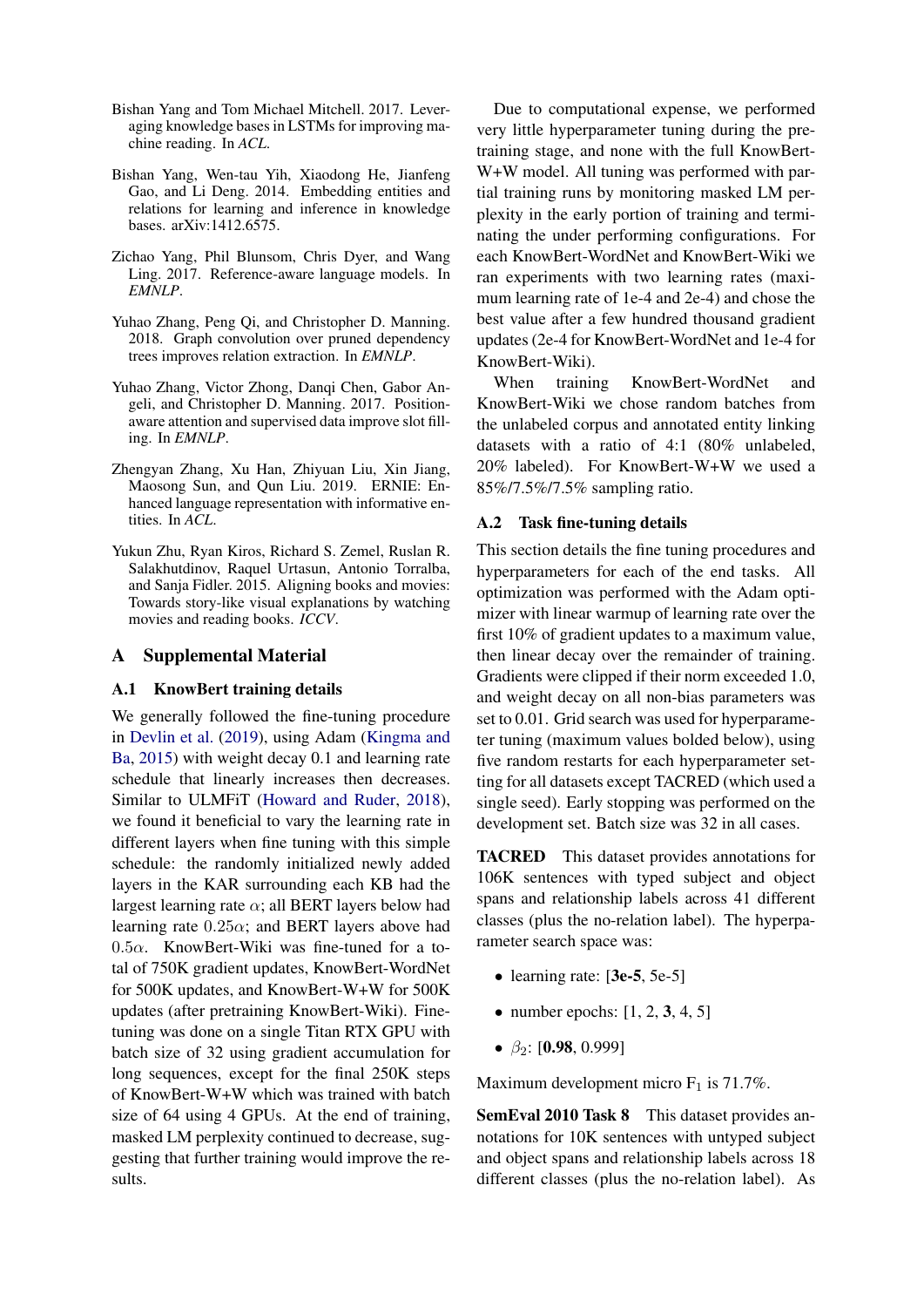the task does not define a standard development split, we randomly sampled 500 of the 8000 training examples for development. The hyperparameter search space was:

- learning rate:  $[3e-5, 5e-5]$
- number epochs: [1, 2, 3, 4, 5, 6, 7, 8, 9, 10]

with  $\beta_2 = 0.98$ . We used the provided semeval2010\_task8\_scorer-v1.2.pl script to compute  $F_1$ . The maximum development  $F_1$  averaged across the random restarts was 89.1  $\pm$  0.77 (maximum value was 90.5 across the seeds).

WiC WiC is a binary classification task with 7.5K annotated sentence pairs. Due to the small size of the dataset, we found it helpful to use model averaging to reduce the variance in the development accuracy across random restarts. The hyperparameter search space was:

- learning rate:  $[1e-5, 2e-5, 3e-5, 5e-5]$
- number epochs:  $[2, 3, 4, 5]$
- $beta_2$ : [0.98, 0.999]
- weight averaging decay: [no averaging, 0.95, 0.99]

The maximum development accuracy was 72.6.

Entity typing As described in Section 4.3, we evaluated on a subset of data corresponding to entities classified by nine different general classes: person, location, object, organization, place, entity, object, time, and event.  $\beta_2$  was set to 0.98. The hyperparameter search space was:

- learning rate:  $[2e-5, 3e-5]$
- number epochs:  $[2, 3, 4, 5, 6, 7, 8, 9, 10, 11,$ 12, 13, 14]
- $beta_2$ : [0.98, 0.999]
- weight averaging decay: [no averaging, 0.99]

The maximum development  $F_1$  was 75.5  $\pm$  0.38 averaged across five seeds, with maximum value of 76.0.

# A.3 Wikidata probing results

Table [8](#page-13-0) shows the results for the Wikidata probing task for all relationships.